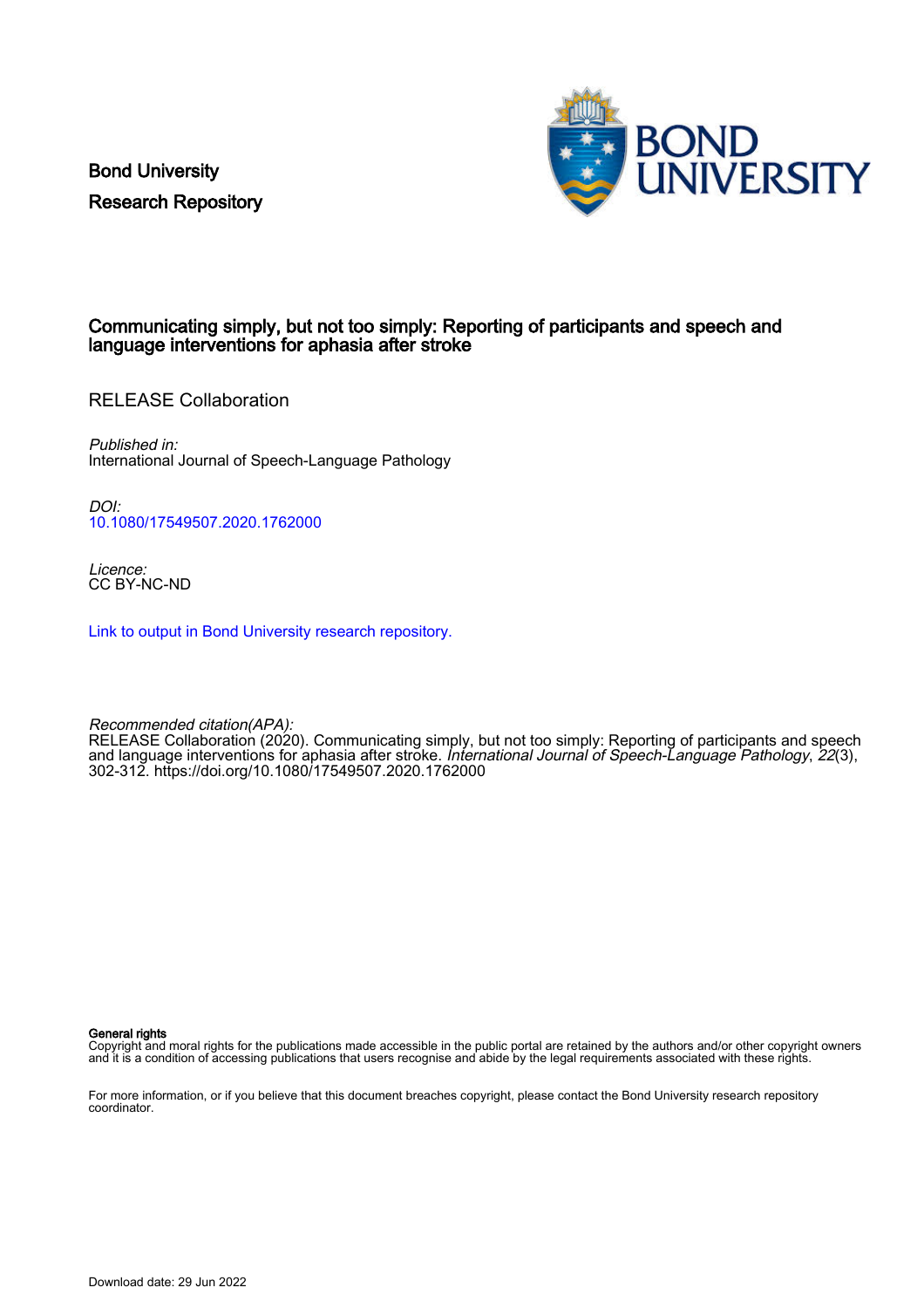



**International Journal of Speech-Language Pathology**

**ISSN: 1754-9507 (Print) 1754-9515 (Online) Journal homepage:<https://www.tandfonline.com/loi/iasl20>**

# **Communicating simply, but not too simply: Reporting of participants and speech and language interventions for aphasia after stroke**

**RELEASE Collaboration**

**To cite this article:** RELEASE Collaboration (2020) Communicating simply, but not too simply: Reporting of participants and speech and language interventions for aphasia after stroke, International Journal of Speech-Language Pathology, 22:3, 302-312, DOI: [10.1080/17549507.2020.1762000](https://www.tandfonline.com/action/showCitFormats?doi=10.1080/17549507.2020.1762000)

**To link to this article:** <https://doi.org/10.1080/17549507.2020.1762000>

G

© 2020 The Author(s). Published by Informa UK Limited, trading as Taylor & Francis Group



Published online: 19 Jul 2020.

[Submit your article to this journal](https://www.tandfonline.com/action/authorSubmission?journalCode=iasl20&show=instructions)  $\mathbb{Z}$ 



lo i

[View related articles](https://www.tandfonline.com/doi/mlt/10.1080/17549507.2020.1762000) C



[View Crossmark data](http://crossmark.crossref.org/dialog/?doi=10.1080/17549507.2020.1762000&domain=pdf&date_stamp=2020-07-19)  $\mathbb{Z}$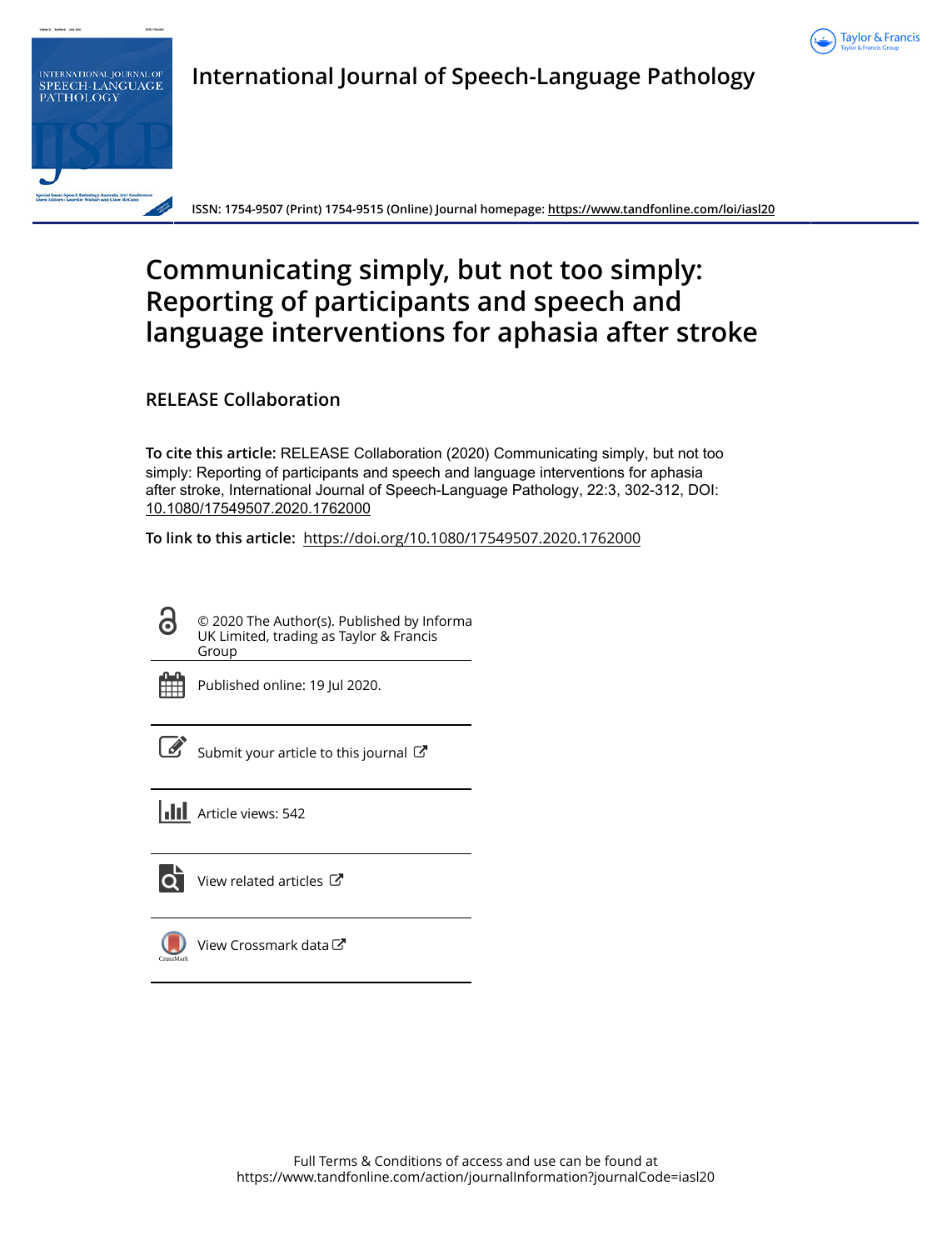

## <span id="page-2-0"></span>Communicating simply, but not too simply: Reporting of participants and speech and language interventions for aphasia after stroke

#### RELEASE COLLABORATION

Marian C. Brady, Myzoon Ali, Kathryn VandenBerg, Linda J. Williams, Louise R. Williams, Masahiro Abo, Frank Becker, Audrey Bowen, Caitlin Brandenburg, Caterina Breitenstein, Stefanie Bruehl, David A. Copland, Tamara B. Cranfill, Marie di Pietro-Bachmann, Pamela Enderby, Joanne Fillingham, Federica Lucia Galli, Marialuisa Gandolfi, Bertrand Glize, Erin Godecke, Neil Hawkins, Katerina Hilari, Jacqueline Hinckley, Simon Horton, David Howard, Petra Jaecks, Elizabeth Jefferies, Luis Mt Jesus, Maria Kambanaros, Eun Kyoung Kang, Eman M. Khedr, Anthony Pak-Hin Kong, Tarja Kukkonen, Marina Laganaro, Matthew A. Lambon-Ralph, Ann Charlotte Laska, Beatrice Leemann, Alexander P. Leff, Roxele R. Lima, Antje Lorenz, Brian MacWhinney, Rebecca Shisler Marshall, Flavia Mattioli, İlknur Maviş, Marcus Meinzer, Reza Nilipour, Enrique Noé, Nam-Jong Paik, Rebecca Palmer, Ilias Papathanasiou, Brigida F. Patricio, Isabel Pavão Martins, Cathy Price, Tatjana Prizl Jakovac, Elizabeth Rochon, Miranda L. Rose, Charlotte Rosso, Ilona Rubi-Fessen, Marina B. Ruiter, Claerwen Snell, Benjamin Stahl, Jerzy P. Szaflarski, Shirley A. Thomas, Mieke van de Sandt-Koenderman, Ineke van der Meulen, Evy Visch-Brink, Linda Worrall and Heather Harris Wright

#### Abstract

Purpose: Speech and language pathology (SLP) for aphasia is a complex intervention delivered to a heterogeneous population within diverse settings. Simplistic descriptions of participants and interventions in research hinder replication, interpretation of results, guideline and research developments through secondary data analyses. This study aimed to describe the availability of participant and intervention descriptors in existing aphasia research datasets.

Method: We systematically identified aphasia research datasets containing  $\geq$ 10 participants with information on time since stroke and language ability. We extracted participant and SLP intervention descriptions and considered the availability of data compared to historical and current reporting standards. We developed an extension to the Template for Intervention Description and Replication checklist to support meaningful classification and synthesis of the SLP interventions to support secondary data analysis.

Result: Of 11, 314 identified records we screened 1131 full texts and received 75 dataset contributions. We extracted data from 99 additional public domain datasets. Participant age (97.1%) and sex (90.8%) were commonly available. Prior stroke (25.8%), living context (12.1%) and socio-economic status (2.3%) were rarely available. Therapy impairment target, frequency and duration were most commonly available but predominately described at group level. Home practice (46.3%) and tailoring (functional relevance 46.3%) were inconsistently available.

Conclusion: Gaps in the availability of participant and intervention details were significant, hampering clinical implementation of evidence into practice and development of our field of research. Improvements in the quality and consistency of participant and intervention data reported in aphasia research are required to maximise clinical implementation, replication in research and the generation of insights from secondary data analysis. Systematic review registration: PROSPERO CRD42018110947

Keywords: stroke, aphasia, speech and language therapy, complex interventions

#### Introduction

Speech and language pathology (SLP) for aphasia is a complex, multifaceted intervention delivered to a highly heterogeneous population across a range of possible clinical settings (Medical Research Council, [2008\)](#page-12-0). Stroke survivors with aphasia present with individual language, social and cognitive case histories and unique stroke and aphasia profiles which impact on their therapy goals, rehabilitation, activities and participation in life after stroke (Brookshire, [1983;](#page-11-0) Douiri et al., [2017](#page-11-0); Roberts, Code, & McNeil, [2003\)](#page-12-0). Therapists differ in their level of experience (from those that are newly qualified to those with many years of experience) and post-qualification training (some participating in specialist conferences

ISSN 1754-9507 print/ISSN 1754-9515 online 2020 The Author(s). Published by Informa UK Limited, trading as Taylor & Francis Group

This is an Open Access article distributed under the terms of the Creative Commons Attribution-NonCommercial-NoDerivatives License [\(http://creativecommons.](http://creativecommons.org/licenses/by-nc-nd/4.0/) [org/licenses/by-nc-nd/4.0/\)](http://creativecommons.org/licenses/by-nc-nd/4.0/), which permits non-commercial re-use, distribution, and reproduction in any medium, provided the original work is properly cited, and is not altered, transformed, or built upon in any way.

Published by Taylor & Francis

```
DOI: 10.1080/17549507.2020.1762000
```
Correspondence: Marian C. Brady, Nursing Midwifery and Allied Health Professions Unit, Glasgow Caledonian University, Glasgow, UK. Email: m.brady@gcu.ac.uk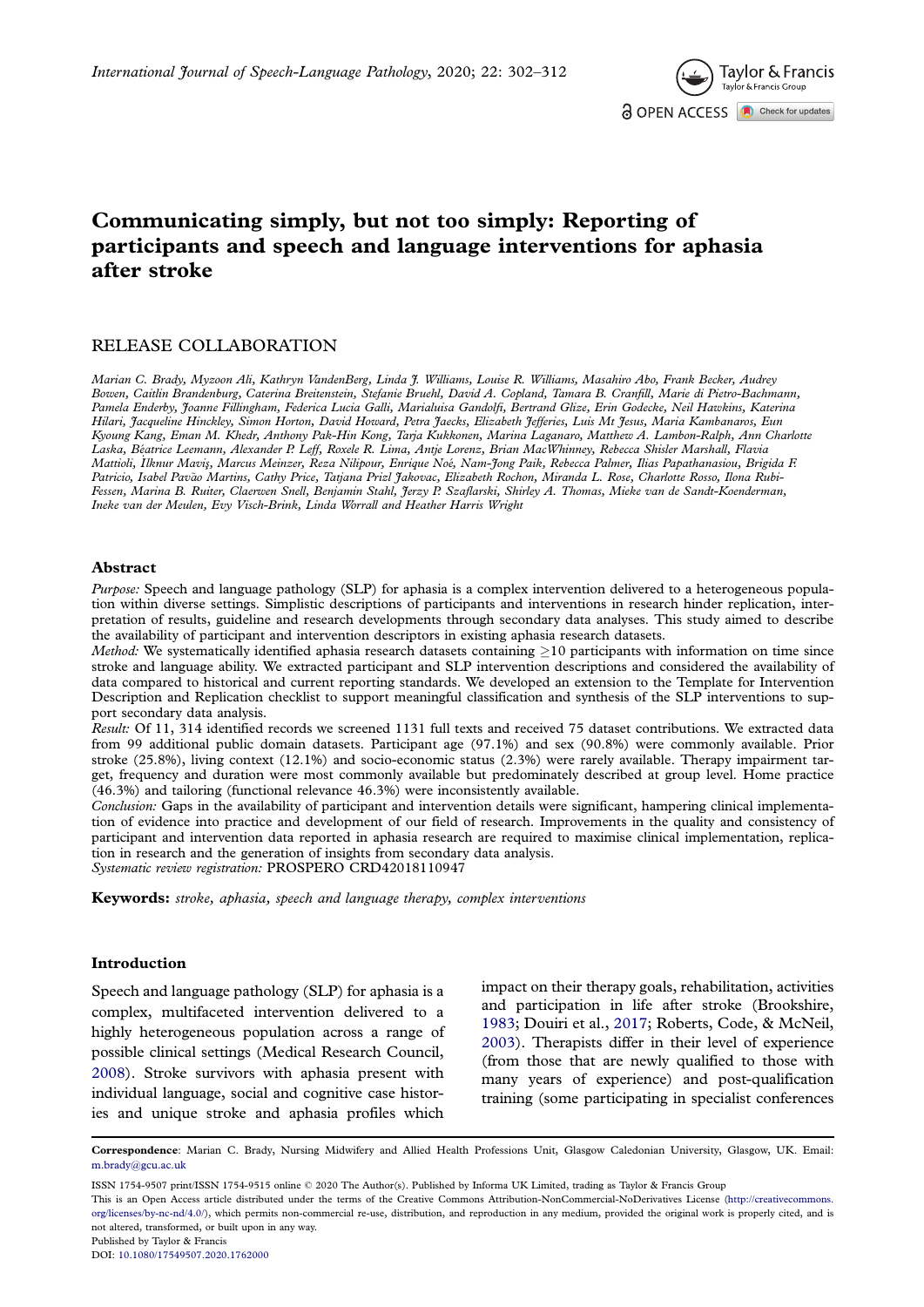<span id="page-3-0"></span>or training while others may not have that opportunity). Implementation of evidence-based SLP may be adapted to the local clinical culture, context or resources (Palmer, Witts, & Chater, [2018](#page-12-0)). For example, therapy assistants, family members or other trained volunteers may also be engaged to deliver rehabilitation programmes.

Clinically, therapists tailor interventions to the individual, reflecting the patient's goals, functional needs, remaining language skills and pattern of impairments. Availability of services in the context of increasing fiscal constraints on rehabilitation provision is also a consideration. The frequency (speechlanguage therapy days per week), intensity (hours per week), overall duration of input (total weeks) and dosage of therapy regimen (total hours) need to be adapted to patients' preferences, tolerance, mental capacity and support by significant others (for example, regarding transport or home practice) (Figure 1). Strong theoretical reasons and early empirical evidence suggest that some of the factors listed above may impact on stroke rehabilitation and recovery (Brady, Kelly, Godwin, Enderby, & Campbell, [2016;](#page-11-0) Van Peppen et al., [2004\)](#page-12-0) yet reporting of these features in the research context appears arbitrary.

Increasingly, aphasia healthcare professionals and researchers are working towards greater consistency in their terminology, co-ordination of effort and research transparency (Brookshire, [1983](#page-11-0); Roberts et al., [2003](#page-12-0); Wallace et al., [2018](#page-12-0); Worrall et al., [2016\)](#page-12-0). Clinically, intervention descriptions need to be transparent and provide sufficient detail (rationale, processes, materials, regimen, tailoring and importance of adherence) to inform patients, family members and healthcare professionals about SLP (Brady, Clark, Dickson, Paton, & Barbour, [2011;](#page-11-0) Frost, Levati, McClurg, Brady, & Williams, [2017;](#page-11-0) Hilton, Leenhouts, Webster, & Morris, [2014](#page-12-0); Intercollegiate Stroke Working Party, [2016;](#page-12-0) Lawton, Sage, Haddock, Conroy, & Serrant, [2018\)](#page-12-0) (Figure 1). This level of understanding is essential if we are to support treatment fidelity (e.g. Lawton et al., [2018](#page-12-0); Ball, de Riesthal, & Steele, [2018;](#page-11-0) Roulstone, [2015\)](#page-12-0). The agreed aphasia research core outcome set ensures that future research will consider the effectiveness of interventions in relation to the outcomes considered important to people with aphasia, their families and healthcare professionals. Shared core outcomes also support greater co-ordination across aphasia research activities and will facilitate future secondary data analysis efforts (Brookshire, [1983;](#page-11-0) Roberts et al., [2003;](#page-12-0) Wallace et al., [2018;](#page-12-0) Worrall et al., [2016](#page-12-0)).

Interpretation of SLP research evidence, clinical implementation and secondary data analysis however is hampered by the limited transparency relating to



Figure 1. Complexity of speech and language interventions for aphasia after stroke.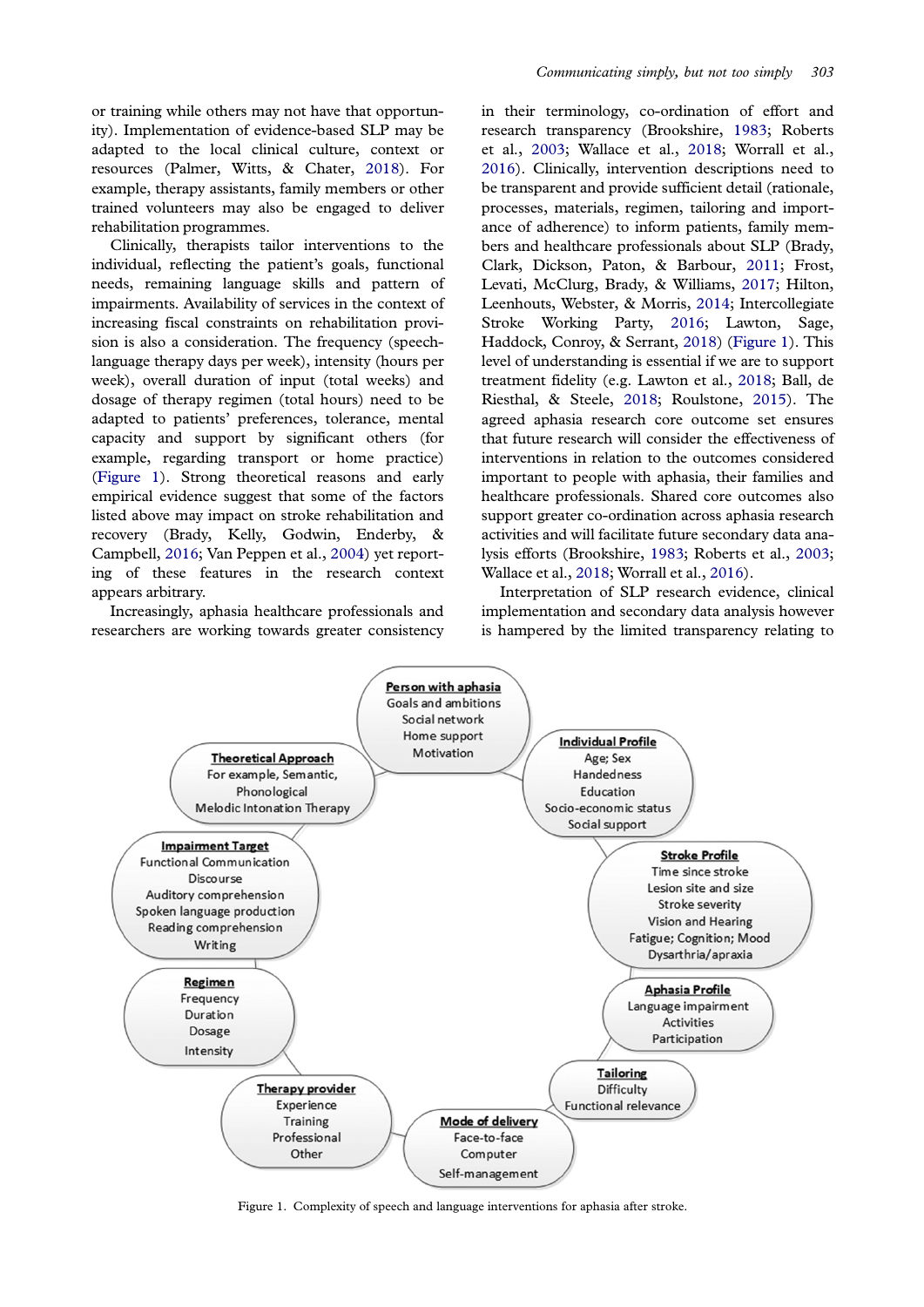<span id="page-4-0"></span>the participant and intervention descriptions (Roulstone, [2015;](#page-12-0) Brady et al., [2016\)](#page-11-0). Where descriptions are poor, replication and clinical implementation of these interventions becomes a challenge. Greater transparency facilitates replication in research, generalisation to clinical settings, and continued development of the field of science (Glasziou et al., [2014](#page-11-0); Julious et al., 2014; Bernhardt et al., [2016;](#page-11-0) Brady et al., [2018;](#page-11-0) Downing et al., [2016](#page-11-0); Jørgensen et al., [2000\)](#page-12-0). Better reporting of participants and interventions supports timely, cost effective, secondary data analyses which can lead to new insights into the effectiveness of therapy or the identification of previously hidden biases (Lee, Alexander, Hammill, Pasquali, & Peterson, [2001](#page-12-0); Downing et al., [2016](#page-11-0)). Guidelines have been developed to improve the quality of research design and complex intervention reporting (Stewart et al., [2015](#page-12-0)). The adoption of these guidelines in aphasia research will in turn reduce future aphasia research waste (Chalmers & Glasziou, [2009\)](#page-11-0).

People with aphasia are a highly heterogeneous population, known to experience barriers to research participation (Boden-Albala et al., [2015\)](#page-11-0). Thus, every effort should be made to gain new insights through the re-use of existing research data though secondary data meta-analysis. Inconsistent participant description however impedes the generalisability of findings, prevents clinicians' consideration of whether research participants reflect their own caseload and precludes secondary data analysis from combined datasets. Robust subgroup analysis on a highly heterogeneous group requires a very large sample size with sufficient information on individual participant profiles (Altman et al., [2001](#page-11-0)).

Over the last three decades, there have been calls for greater consistency in participant descriptions in aphasia research (Brady et al., [2014;](#page-11-0) Brookshire, [1983;](#page-11-0) Hallowell, [2008;](#page-12-0) Roberts et al., [2003](#page-12-0)). Since 1983 audits of published papers have highlighted participant description inconsistencies across aphasia research reports (Brookshire, [1983](#page-11-0)). A later audit of aphasia articles published from 2001 to 2002, found that only half reported 9 of 43 variables considered: age (92%), sex (91%), lesion location (83%), time since onset (83%), aphasia severity (82%), aetiology  $(80\%)$ , type of aphasia  $(78\%)$ , handedness  $(60\%)$ and education (55%) (Roberts et al., [2003\)](#page-12-0). A more recent review reported that two thirds of SLP for aphasia randomised controlled trials (RCTs) had inadequate between-group participant comparison data at baseline (Brady et al., [2016](#page-11-0)).

Recent methodological developments have provided SLP research with much needed infrastructural and terminology support to describe (and evaluate) SLP interventions for aphasia (Hoffmann et al., 2014, Medical Research Council, [2008\)](#page-12-0). More than 23 different approaches to SLP for aphasia after stroke have been evaluated in the context of a RCTs

(Brady et al., [2016\)](#page-11-0). Many more have been examined within alternative research designs. Overly simplistic or incomplete descriptions of participants and interventions in aphasia research also negatively impact on international treatment guidelines. We considered to what extent participants and interventions were described in the aphasia rehabilitation recommendations from the Australian and the UK national stroke clinical guidelines ([Table I\)](#page-5-0) (Rohde, Worrall, & Le Dorze, [2013,](#page-12-0) Intercollegiate Stroke Working Party, [2016\)](#page-12-0). In contrast with the recommendations made relating to rehabilitation for arm function after stroke [\(Table I](#page-5-0)) (Rohde et al., [2013,](#page-12-0) Intercollegiate Stroke Working Party, [2016](#page-12-0)), the recommendations relating to aphasia rehabilitation lacked specific intervention details (such as intensity, timing and dosage) and target population information (such as severity and age). The paucity of intervention and target population details may be symptomatic of the inadequate description of participants and interventions in aphasia research to date.

#### Aim

In this article, we describe what participant and intervention descriptors were available following data extraction from aphasia datasets, systematically gathered and synthesised in the RELEASE research archive.

#### Method

We systematically identified pre-existing aphasia datasets with individual participant data (IPD) using a prespecified protocol (PROSPERO CRD42018110947), reported in-depth elsewhere (Brady et al., [2020\)](#page-11-0). Briefly, following a systematic review of the literature using a range of electronic databases, we identified and invited the contribution of all datasets which included IPD on at least 10 people with aphasia following stroke, detailing the aphasia severity (measured by functional language use, overall aphasia severity, expressive language, auditory comprehension, reading comprehension or writing) and time since stroke. Most study designs with suitable ethical permissions were eligible for inclusion. We did not include qualitative or aggregated group data. All identified records were screened for eligibility. Abstracts and full texts were independently reviewed by two reviewers. Disagreements were resolved by a third. Research teams that contributed their data to the RELEASE database were invited to participate in the collaboration. In addition, relevant IPD available in the public domain was extracted and included. For all included datasets, we extracted information on the participants and (where applicable) SLP interventions using relevant reporting checklists (Hoffmann et al., 2014) [\(Table II\)](#page-5-0). We extracted information on each dataset from published and unpublished reports, further supplemented with information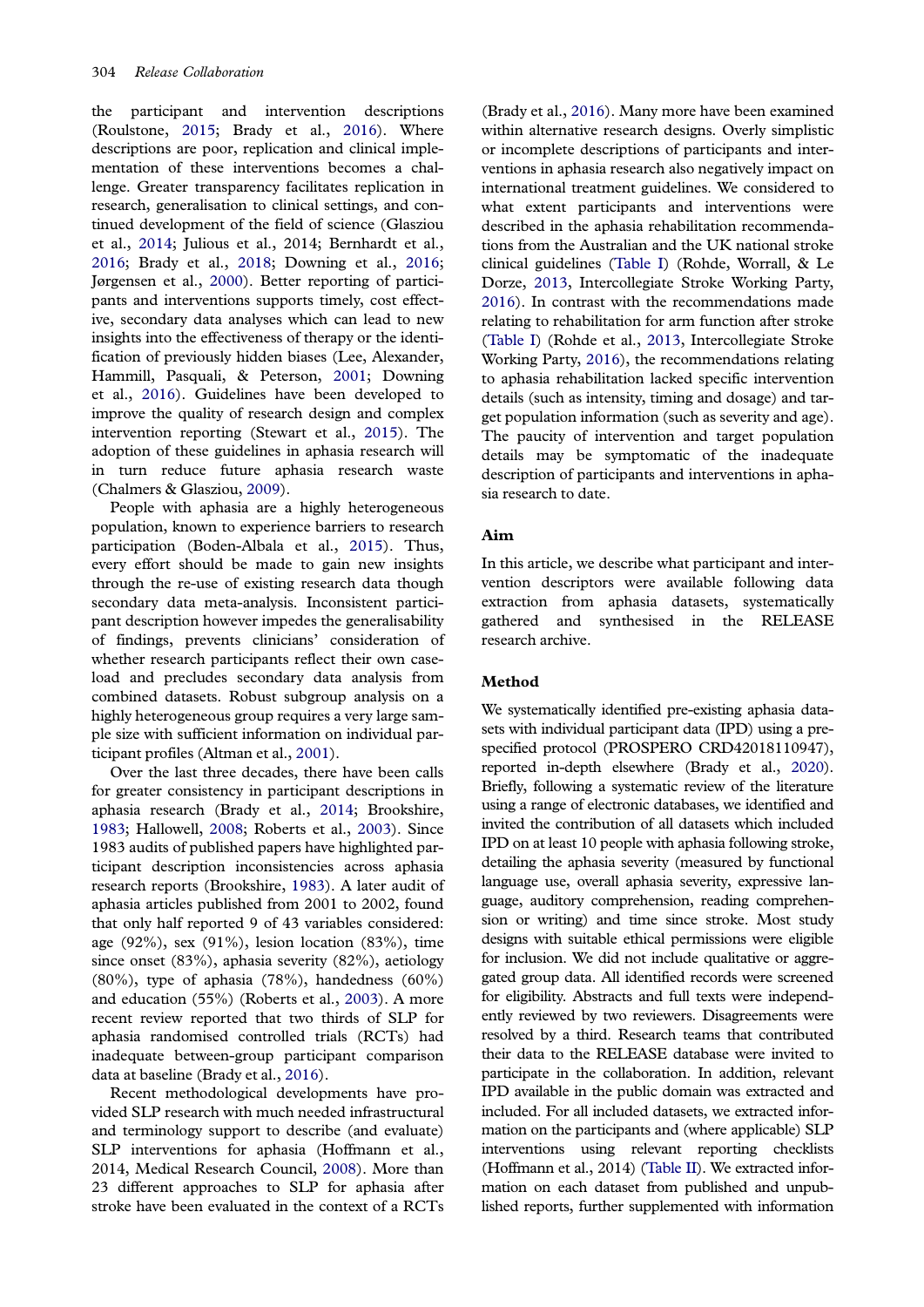<span id="page-5-0"></span>Table I. Overview of therapy recommendations\* for aphasia (a) and arm function (b) from two exemplar national stroke clinical guidelines (Intercollegiate Stroke Working (ISW) Party, [2016;](#page-12-0) Stroke Foundation, [2017](#page-12-0)).

| Intervention                                | Regimen                                        | Population                 | Guideline  |  |
|---------------------------------------------|------------------------------------------------|----------------------------|------------|--|
| (a) Aphasia Recommendations                 |                                                |                            |            |  |
| Low or high-tech aids                       |                                                |                            | UK and AUS |  |
| Train person $+$ family                     |                                                |                            | UK and AUS |  |
| Goal setting for therapy                    |                                                |                            | <b>AUS</b> |  |
| Tailored                                    |                                                |                            | <b>AUS</b> |  |
| Language and                                | As tolerated                                   | Within first 4 months      | UK         |  |
| communication practice                      |                                                | after stroke               |            |  |
| Assistant, family member,                   |                                                |                            | UK         |  |
| volunteer guided by SLP                     |                                                |                            |            |  |
|                                             |                                                | >Four months after stroke  | <b>UK</b>  |  |
| Computer practice                           |                                                |                            |            |  |
| Impairment based or<br>functional treatment |                                                | >Four months after stroke  | <b>UK</b>  |  |
|                                             | As early as tolerated                          |                            | <b>AUS</b> |  |
| Direct language therapy                     | Intensive (at least 45 min) 5 days<br>per week | First month after stroke   | <b>AUS</b> |  |
| (b) Arm function recommendations            |                                                |                            |            |  |
| Constraint-induced                          | Intensive for a minimum of 2h.                 | Active wrist and           | UK & AUS   |  |
| movement therapy                            | per day for 2 weeks plus                       | finger extension           |            |  |
|                                             | restraint for at least 6h a                    |                            |            |  |
|                                             | day (AUS)                                      |                            |            |  |
| Mental practice with                        | Adjunct to therapy (UK)                        | Mild-moderate weakness of  | UK & AUS   |  |
| motor training                              |                                                | arm; (if cognitively       |            |  |
|                                             |                                                | able (UK)                  |            |  |
| Practice functional activities,             | Every opportunity; high intensity              | Bilateral or unilateral    | UK         |  |
| repetitive movements that                   |                                                |                            |            |  |
|                                             |                                                |                            |            |  |
| are task specific                           |                                                |                            |            |  |
| Repetitive, task specific training          |                                                | Some voluntary movement of | <b>AUS</b> |  |
|                                             |                                                | hand and arm               |            |  |
| Mechanically assisted                       | Only as adjunct to conventional                | (Mild-severe weakness)     | UK & AUS   |  |
| (e.g. robotics)                             | therapy in a trial (UK)                        | (AUS)                      |            |  |
| Virtual reality                             | Minimum 15h dosage                             | Mild-moderate arm          | <b>AUS</b> |  |
|                                             |                                                | impairment; Best within 6  |            |  |
|                                             |                                                | months of stroke           |            |  |
| Interactive games                           | Minimum 15h dosage                             | Mild-moderate arm          | <b>AUS</b> |  |
|                                             |                                                | impairment; Best within 6  |            |  |
|                                             |                                                | months of stroke           |            |  |
| Electrical stimulation with                 |                                                | Mild-severe; hand or       | <b>AUS</b> |  |
| motor training                              |                                                | arm weakness               |            |  |
| Electrical stimulation                      | Only as adjunct to conventional                |                            | UK         |  |
|                                             | therapy in a trial                             |                            |            |  |
| Mirror therapy                              | As adjunct to usual therapy                    | Mild-moderate weakness;    | <b>AUS</b> |  |
|                                             |                                                | complex regional pain      |            |  |
|                                             |                                                | syndrome or neglect        |            |  |
|                                             |                                                |                            |            |  |

 Recommendations relating to screening for aphasia, the importance of delivering therapy to people with aphasia, assessment or reassessment, and information provision activities were excluded from this table which focuses specifically on therapy interventions.

|  | Table II. Participant and speech and language pathology intervention data extraction items. |  |  |  |
|--|---------------------------------------------------------------------------------------------|--|--|--|
|  |                                                                                             |  |  |  |

| Participants             |                                                                                                                                                                                                                                                                                                                                                                                                              |
|--------------------------|--------------------------------------------------------------------------------------------------------------------------------------------------------------------------------------------------------------------------------------------------------------------------------------------------------------------------------------------------------------------------------------------------------------|
| Demographics             | Age, sex, handedness, ethnicity, cognition, educational background, previous occupation; participant inclusion and<br>exclusion criteria, languages spoken                                                                                                                                                                                                                                                   |
| Stroke                   | Time since stroke <sup>a</sup> , stroke severity (at baseline), stroke type (ischemic or haemorrhagic), hemisphere of stroke, prior<br>stroke, mental health (depression, anxiety), cognition prior to stroke, cognition following stroke, dementia, pre-<br>existing neurological diagnosis, visual impairment, hearing impairment, co-existing health concerns (e.g.<br>hypertension), apraxia, dysarthria |
| Environmental details    | Living context prior to stroke, living context following stroke, social support (marital status), socio-economic status                                                                                                                                                                                                                                                                                      |
|                          | Speech and language pathology (based on the TIDieR checklist)                                                                                                                                                                                                                                                                                                                                                |
| Why                      | Rationale, theory, therapy goal                                                                                                                                                                                                                                                                                                                                                                              |
| What was delivered       | Materials, procedures, supporting activities                                                                                                                                                                                                                                                                                                                                                                 |
| Who provided             | Expertise, training, research specific training, SLP or not                                                                                                                                                                                                                                                                                                                                                  |
| How was therapy provided | Face-to-face, telephone, computer-based; telerehabilitation; 1-to-1, group therapy                                                                                                                                                                                                                                                                                                                           |
| Where                    | Therapy context                                                                                                                                                                                                                                                                                                                                                                                              |
| How much                 | Regimen, frequency (number of days each week); duration (total length of therapy intervention); intensity (hours<br>of therapy per week); dosage (total number of therapy hours)                                                                                                                                                                                                                             |
| Tailoring                | By difficulty; by functional relevance                                                                                                                                                                                                                                                                                                                                                                       |
| Modifications            | To primary study protocol                                                                                                                                                                                                                                                                                                                                                                                    |
| Adherence                | To clinical based intervention                                                                                                                                                                                                                                                                                                                                                                               |
|                          | To home practice tasks (if prescribed)                                                                                                                                                                                                                                                                                                                                                                       |

a Inclusion criteria.

gathered through direct communication with the primary researchers.

We extended the original Template for Intervention Description and Replication (TIDieR) checklist for our data extraction purposes (Hoffmann

et al., 2014). The TIDieR checklist encourages detailed narrative descriptions of interventions' rationale, theory or therapy goals (relating to the "WHY" checklist item) and the materials and procedures used (relating to the "WHAT" checklist item).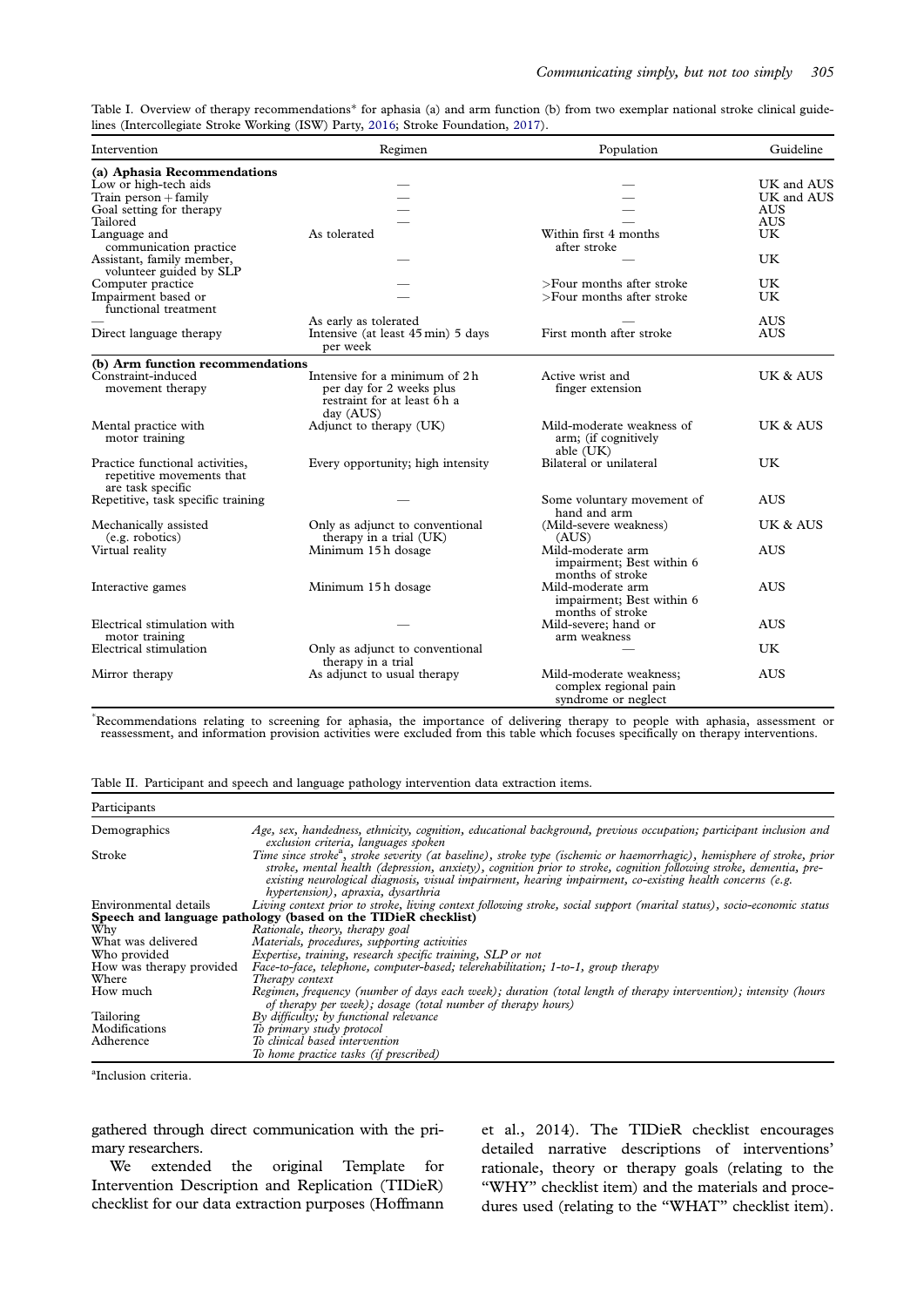<span id="page-6-0"></span>Detailed information on these items is essential to replication and clinical implementation of an intervention (Hoffmann et al., 2014). For our purposes however, the disparate narrative descriptions of SLP interventions extracted from study reports were not conducive to data synthesis, omitted specific classification of the SLP approach which in turn, hindered meaningful secondary data analysis. Where details were available, an experienced speech and language pathologist grouped similar approaches and assigned interventions to one or more category labels based on (a) the role in the study design (social support attention control, SLP, conventional therapy), (b) theoretical approach underpinning the intervention and (c) language impairment targeted. Preliminary categorisations were shared with the RELEASE collaborators  $(n = 68)$  (comprising contributing aphasia trialists and investigators) for review, comment and agreement via email. A videoconference supported further discussion to resolve any discrepancies in categorisation. During this discussion, two additional theoretical approaches were added; verbal therapy and multimodal therapy (Pierce, O'Halloran, Togher, & Rose, [2019](#page-12-0)). Thus, a total of nine theoretical categories and seven language impairment target categories were agreed upon. These were not mutually exclusive but reflected different ways of describing highly complex interventions (Brady et al., [2019\)](#page-11-0). Where intervention descriptions were incomplete, classifications were difficult or only partially possible. Some interventions for example, were only categorised by their language impairment target but not the theoretical approach.

#### Result

Our systematic search of the literature generated 11 314 records of which we screened 2341 relevant abstracts and 1131 full texts. We invited contributions from 698 potentially eligible datasets and received 75 electronic dataset contributions (3940 IPD) and extracted IPD from an additional 99 public domain datasets (1988 IPD). Thus, our database included 174 datasets (91 referring to an SLP intervention; 45 RCTs) representing 5928 people with aphasia following stroke. Where details were available, data collection took place from 1973 to 2016 or was published between 1973 and 2017.

#### **Participants**

Participant inclusion and exclusion criteria were available for two-thirds of the 174 datasets (115; 66%). Selection criteria described pre-existing neurological damage (85; 48.9%); cognitive impairment (100; 57.5%); depression (62; 35.6%); significant hearing impairment (82; 47.1%); visual impairment (35; 20.1%); dysarthria (19; 10.9%) and apraxia of speech (34; 19.5%).

Our RELEASE inclusion criteria specified IPD on time since stroke and aphasia severity (or language impairment). Most datasets had details of participants' age (97.1%) and sex (90.8%) but other participant descriptors were less frequently described (for example, living context (21/174 datasets, 12.1%; 701 IPD)). Socio-economic status was available for 175 IPD (4/174 datasets, 2.3%) but additional (nonaggregatable) data were also available such as occupation or occupational status prior to or following stroke (1626 IPD) [\(Table III](#page-7-0)).

We lacked handedness information for a third of participants (2049 IPD, 34.6%) [\(Table III\)](#page-7-0). Information on the index stroke and co-existing health issues were limited. Whether the index stroke was a first or subsequent stroke (45/174 datasets; 25.8%) and stroke severity at baseline (measured using National Institute of Health Stroke Scale [8/ 174 datasets; 4.6%], modified Rankin Scale (Bonita & Beaglehole, [1988\)](#page-11-0) [6/174 datasets; 3.4%] or Barthel Index (Wade & Collin, [1988](#page-12-0)) [5/174 datasets; 2.9%]) was seldom available.

Participants' mono- or multilingualism (and the languages spoken) was rarely available (12/174; 6.9%; 526 IPD) though the language of data collection highlighted a predominance of English-language datasets (3162/5928; 53.3%). The remainder of data was collected across 22 other languages with German (420 IPD), the next most frequent data collection language. Participants' living context during the intervention period (and thus a reflection of their social support and functional practice opportunities) was only available for 701 participants (21/174 datasets; 12.1%) though the context of SLP was available for most (65/67; 97%).

Information on participants' age was slightly more available than previously reported (up from 91–92% to 97%; [Table IV](#page-8-0)). Other potentially important data items highlighted in previous audits (Brookshire, [1983,](#page-11-0) Roberts et al., [2003\)](#page-12-0) were also unavailable in the datasets; handedness (63.8%), multilingualism (6.9%), occupation (17%), vision (20%), hearing (52%), stroke severity (4.6%), and prior stroke (25.9%) ([Table IV](#page-8-0)). Other rarely available information that we extracted was socio-economic status (2.3%) and ethnicity (13.8).

#### Interventions

Approximately half of the RELEASE datasets referred to an SLP intervention (91/174, 52.3%; 2746 IPD; 46.3%). Only 67 (2330 IPD) sought to evaluate the benefit of SLP by capturing language data both prior to and following the intervention. We considered the completeness of those 67 SLP intervention descriptions ([Table V](#page-9-0)). Eight SLP intervention studies (11.9%, 529 IPD, 22.7%) described therapy only in very general terms (e.g. "conventional therapy"). More detailed categorisation was not possible. Using our extended TIDieR framework, we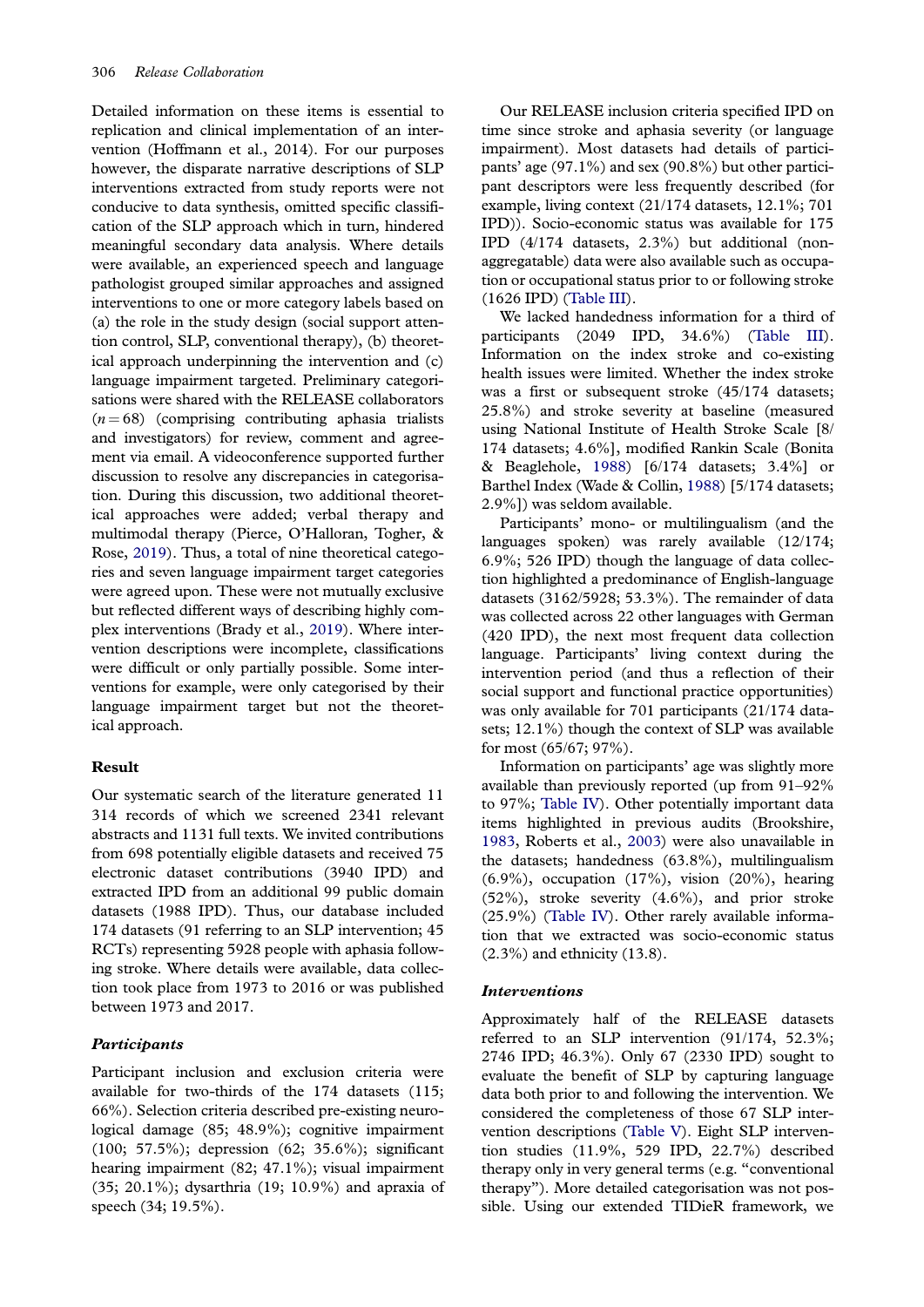<span id="page-7-0"></span>Table III. Participant descriptors in datasets.

| Variable                                           | IPD available<br>(% )    | <b>IPD</b><br>$n = 5928$ (%) | Datasets<br>$n = 174$ (%) |
|----------------------------------------------------|--------------------------|------------------------------|---------------------------|
| Sex                                                |                          |                              |                           |
| Female                                             | 2143 (38.6)              | 5550 (93.6)                  | 158 (90.8)                |
| Male                                               | 3407 (61.4)              |                              |                           |
| Handedness                                         |                          |                              |                           |
| Right<br>Left                                      | 3719 (95.9)<br>133(3.4)  | 3879 (65.4)                  | 111 (63.8)                |
| Ambidextrous                                       | 27(0.7)                  |                              |                           |
| Ethnicity                                          |                          |                              |                           |
| Asian                                              | 248 (16.8)               | 1475 (24.9)                  | 24 (13.8)                 |
| Black                                              | 67 (4.5)                 |                              |                           |
| Hispanic/Latino                                    | 9(0.6)                   |                              |                           |
| Mixed                                              | 2(0.1)                   |                              |                           |
| Other<br>White                                     | 33(2.2)                  |                              |                           |
| Living context                                     | 1116 (75.7)              |                              |                           |
| Alone                                              | 146 (20.8)               | 701 (11.8)                   | 21 (12.1)                 |
| Formal care environment                            | 70 (10.0)                |                              |                           |
| Living with others                                 | 473 (67.5)               |                              |                           |
| Mixed                                              | 12(1.7)                  |                              |                           |
| Stroke                                             |                          |                              |                           |
| Ischaemic                                          | 2795 (81.8)              | 3416 (57.6)                  | 97 (55.7)                 |
| Intracerebral haemorrhage                          | 547 (16.0)               |                              |                           |
| Subarachnoid haemorrhage<br>Mixed                  | 31(0.9)<br>42 (1.2)      |                              |                           |
| Aneurysm                                           | 1(0.03)                  |                              |                           |
| Hemisphere                                         |                          |                              |                           |
| Left                                               | 3965 (96)                | 4130 (69.7)                  | 130 (74.7)                |
| Right                                              | 81 (2.0)                 |                              |                           |
| Bilateral                                          | 84 (2.0)                 |                              |                           |
| Prior stroke                                       |                          |                              |                           |
| Yes<br>No                                          | 110(8.6)                 | 1274 (21.5)                  | 45 (25.9)                 |
| Socioeconomic status                               | 1164 (91.4)              |                              |                           |
| (excl. postcode, occupation, education,            | 175(3.0)                 | 175(3.0)                     | 4(2.3)                    |
| deprivation index)                                 |                          |                              |                           |
| Visual impairment                                  |                          |                              |                           |
| Corrected                                          | 312 (20.9)               | 1494 (25.2)                  | 35(20.1)                  |
| No impairment <sup>a</sup>                         | 1122(75.1)               |                              |                           |
| Impairment present (unspecified) <sup>a</sup>      | 60 (4.0)                 |                              |                           |
| Cognitive impairment<br>No impairment <sup>a</sup> | 3347 (84.8)              | 3945 (66.5)                  | 100(57.5)                 |
| Impairment present (unspecified) <sup>a</sup>      | 7(0.2)                   |                              |                           |
| Assessment score reported                          | 591 (15.0)               |                              |                           |
| Dysarthria                                         |                          |                              |                           |
| No dysarthria <sup>a</sup>                         | 634 (67.7)               | 937 (15.8)                   | 19(10.9)                  |
| No or mild dysarthria <sup>a</sup>                 | 178 (19.0)               |                              |                           |
| Dysarthria present (unspecified) <sup>a</sup>      | 125(13.3)                |                              |                           |
| Apraxia<br>No apraxia <sup>a</sup>                 |                          |                              |                           |
| Apraxia present (unspecified) <sup>a</sup>         | 606 (59.9)<br>375 (37.1) | 1011(17.1)                   | 34 (19.5)                 |
| Assessment score available                         | 30(3.0)                  |                              |                           |
| Depression                                         |                          |                              |                           |
| Present <sup>a</sup>                               | 352 (17.0)               | 2075 (35.0)                  | 62 (35.6)                 |
| Absent <sup>a</sup>                                | 1723 (83.0)              |                              |                           |
|                                                    | Median                   | <b>IPD</b>                   | Datasets                  |
|                                                    | [IQR]                    | $n = 5928$ (%)               | $n = 174$ (%)             |
| Age (years)                                        | 63 [53-72]               | 5785 (97.6)                  | 169; 97.1                 |
| Education                                          | $12$ [10, 16]            | 3125 (52.7)                  | 84 (48.3)                 |
| Stroke severity                                    |                          |                              |                           |
| National Institute of Health Stroke                | $11 [5 - 17]$            | 716 (12.1)                   | 8(4.6)                    |
| Scale (NIHSS)                                      |                          |                              |                           |
| Modified Rankin Scale (mRS)<br>Barthel Index (BI)  | $4[3-4]$                 | 489 (8.2)<br>442 (7.5)       | 6(3.4)<br>5(2.9)          |
| $0-20$ scale                                       | 16 $[9-20]$              |                              |                           |
| $0-100$ scale                                      | $60$ [15-95]             |                              |                           |
|                                                    |                          |                              |                           |

IPD: individual participant data; IQR: interquartile range. a Via categorical description.

were able to categorise 45 of the 67 interventions by their theoretical approach (67% of the datasets; 838/ 2330 IPD, 35.9%) and 41 by their impairment target. One intervention could target more than one aspect of language recovery and so categories were not mutually exclusive. Spoken language impairment was most commonly targeted (41 interventions, of which 30 interventions targeted naming). Few intervention descriptions mentioned targeting reading and writing recovery [\(Table V](#page-9-0)).

Other therapy descriptors were also extracted (where available) including therapy provider, mode of delivery, context, therapy regimen and tailoring [\(Table V](#page-9-0)). Information on the therapy frequency, duration, intensity and dosage information was available for most interventions at group level ([Table V\)](#page-9-0).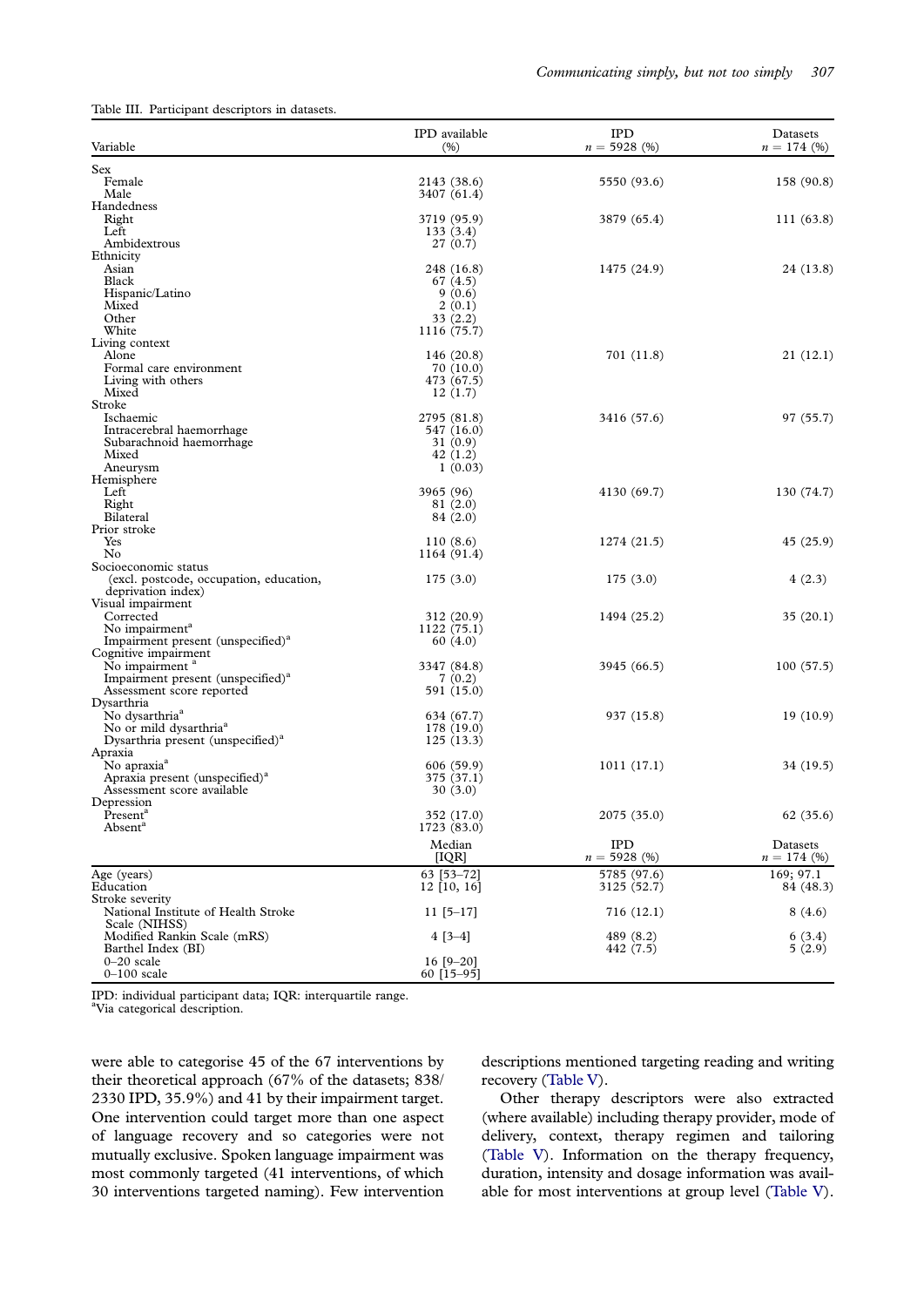#### <span id="page-8-0"></span>308 Release Collaboration

| Participant descriptor         | Brookshire 1983<br>$(n=52)$<br>% | Roberts et al. (2003)<br>$(n=100)$<br>% | RELEASE 2019<br>$(n=174)$<br>% |
|--------------------------------|----------------------------------|-----------------------------------------|--------------------------------|
| Age                            | 91                               | 92                                      | 97                             |
| Sex                            | 48                               | 91                                      | 91                             |
| Handedness                     | 23                               | 60                                      | 64                             |
| Education                      | 35                               | 55                                      | 48                             |
| <b>SES</b>                     |                                  |                                         | 2                              |
| Ethnicity                      |                                  |                                         | 14                             |
| Native Language                | 15 (of English)                  | 41                                      |                                |
| Presence of bi/multilingualism |                                  | 19                                      | 7                              |
| Occupation                     |                                  | 36                                      | 17                             |
| IQ                             | 3                                | 1 (Pre-morbid)                          | 58 (Cognitive impairment)      |
| Social integration             |                                  | 10                                      | 12 (Living context)            |
| Personality                    |                                  | 5                                       |                                |
| Depression                     | 3 (Mood/alertness)               | 4                                       | 36                             |
| Medical status                 |                                  | Diabetes 1                              | Diabetes 5                     |
|                                |                                  | Hypertension 5                          | Hypertension 6                 |
| Vision                         | 4 (Hemianopia)<br>2 (Acuity)     | 17                                      | 20                             |
| Hearing                        | 19                               | 30                                      | 52                             |
| Type of stroke                 |                                  | 22                                      | 56                             |
| Lesion location                | 53 (Hemisphere)                  | 83                                      | 75 (Hemisphere)                |
|                                | 13 (Within hemisphere)           |                                         |                                |
| Stroke severity                |                                  |                                         | 5 <sup>b</sup>                 |
| Hemiplegia                     | 10<br>(Hemiparesis)              |                                         |                                |
| Aetiology                      | 49                               | 80                                      | 100 <sup>a</sup>               |
| Prior stroke                   |                                  | 24                                      | 26                             |
| Aphasia severity               | 64                               | 82                                      | $100^a$                        |
| Time since onset               | 60                               | 83                                      | 100 <sup>a</sup>               |
| Type of aphasia                | 54                               | 78                                      |                                |
| Dysarthria                     |                                  | 14                                      | 11                             |
| Apraxia of speech              |                                  | 28                                      | 20                             |
| Prior treatment                |                                  | 24                                      |                                |
| Recruitment location           | 28                               | 30                                      | 100                            |

—: did not extract this data; SES: socio-economic status.

<sup>a</sup> Inclusion criteria therefore 100% of this dataset;<br><sup>b</sup>Based on National Institute of Haslth Strake Sc

**Based on National Institute of Health Stroke Scale.** 

Tailoring of SLP to the individuals' level of language difficulty was described by 42 of the datasets investigating interventions (62.7%; 1145 IPD). A third of datasets (22 datasets; 649 IPD) described tailoring SLP for functional relevance but few mentioned the prescription of home practice tasks or referred to measures of adherence, elements closely linked to the dosage of an intervention.

#### Methodological details

Modifications to the therapy protocol were rarely described. Methodological details such as the date of study entry (79/174; 45.4%), a full account of participant dropouts (a third of datasets described dropouts) and the use of blinded outcome assessors are important markers of research methodological quality (unreported for 92/174; 52.9%). Similarly, randomisation details including adequate sequence generation (28/45 RCTs; 62.2%) and concealment of allocation (21/45 RCTs; 46.7%) were available for some of the RCTs.

#### Discussion

Inadequate descriptions of participants in aphasia research has continued over an extended period of time (Brookshire, [1983](#page-11-0); Roberts et al., [2003;](#page-12-0) Brady et al., [2014\)](#page-11-0). In our more detailed approach to data retrieval, we extracted data from both published

papers, unpublished sources of information and directly from the primary researchers. We also found gaps in participant information availability. Despite access to IPD datasets, descriptions of SLP interventions were rarely available at IPD level. Most were only available at group level and often lacked information on an intervention's theoretical approach or tailoring of materials for functional relevance to the participants. Few datasets described methodological details such as study withdrawals. Study withdrawals amongst a stroke survivor population are not uncommon. Aphasia researchers should be encouraged to report whether there were study withdrawals (with reasons) because of the valuable insights this may generate into the feasibility and acceptability of an intervention. Despite the advances made across aphasia research in recent times, key participant, intervention and methodological details are lost to the research process.

We adopted a systematic approach to the identification of IPD datasets with no exclusions by date, language or publication status. Only those IPD datasets meeting our inclusion criteria, contributed by the primary research team or available in the public domain were included (Brady et al., [2019](#page-11-0)). Our RELEASE inclusion criteria which specified aphasia following stroke and IPD on time since stroke and language impairment may have excluded datasets with particularly poor participant and intervention descriptions, which failed to report these and other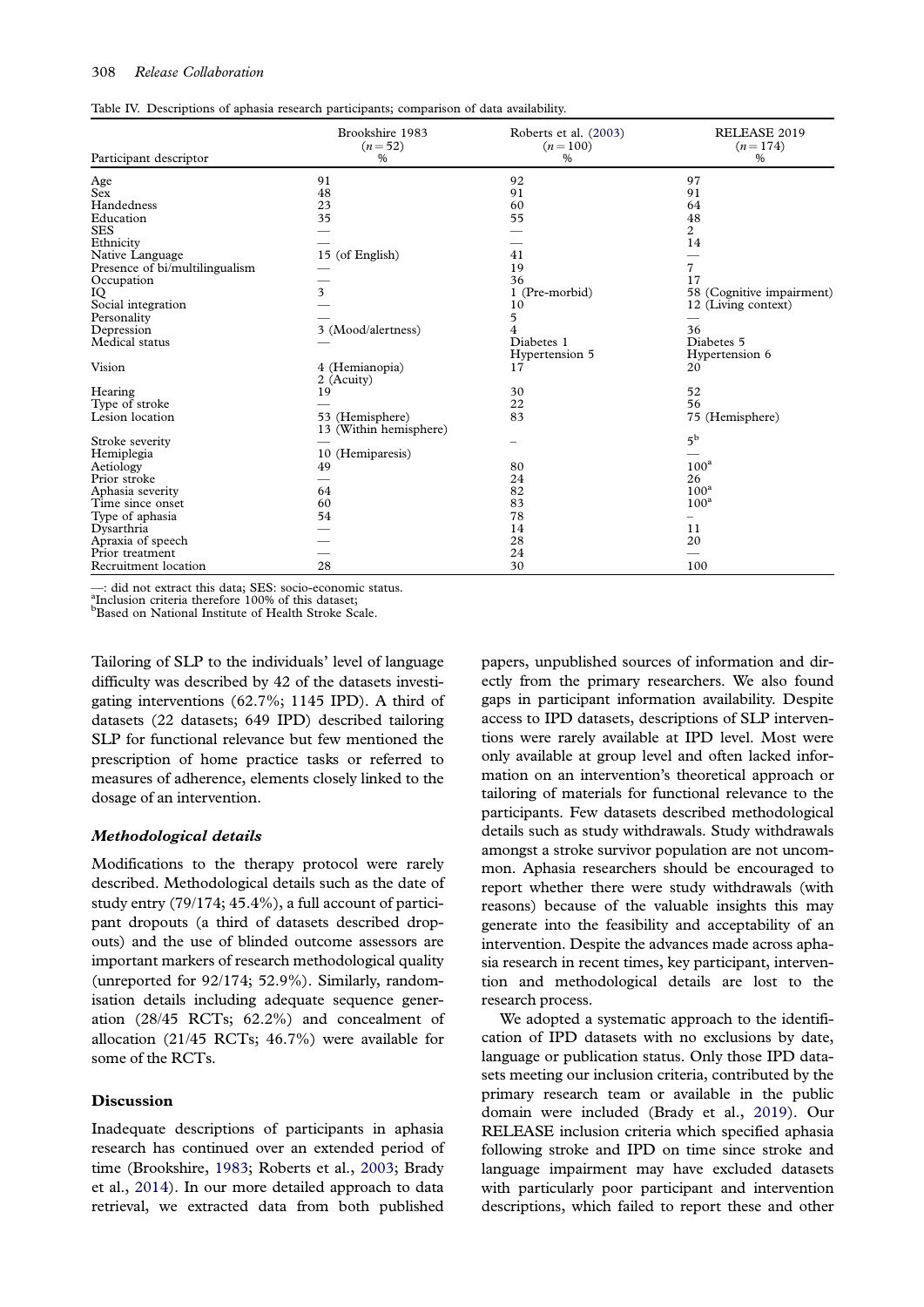<span id="page-9-0"></span>

|                                     |  | Table V. Descriptions of speech and language pathology interventions for aphasia after stroke (RELEASE dataset) |  |  |  |
|-------------------------------------|--|-----------------------------------------------------------------------------------------------------------------|--|--|--|
| using an extended TIDieR framework. |  |                                                                                                                 |  |  |  |

|                                                      | <b>IPD</b>    | Datasets     |
|------------------------------------------------------|---------------|--------------|
| Description of intervention                          | $n = 2330(%)$ | $n = 67$ (%) |
| SLP by theoretical approach <sup>a,b</sup>           |               |              |
| Semantic                                             | 34 (1.5)      | 2(1.5)       |
| Phonological                                         | 124(5.3)      | 9(13.4)      |
| Semantic and phonological                            | 260 (11.2)    | 15(22.4)     |
| Functional and pragmatic                             | 246 (10.6)    | 8(11.9)      |
| Constraint Induced aphasia therapy                   | 113(4.8)      | 7(10.4)      |
| Melodic intonation therapy                           | 61 $(2.6)$    | 4(6.0)       |
| Conversational partner training                      | 55 (2.4)      | 2            |
| Verbal therapy                                       | 887 (38.1)    | 43           |
| Multimodal therapy                                   | 308 (13.2)    | 13           |
| SLP by language impairment target <sup>a,b</sup>     |               |              |
| Spoken language; of which naming (or word-finding)   | 734 (31.5)    | 41           |
| and other spoken language                            | 489 (21.0)    | 30           |
|                                                      | 245(10.5)     | 11           |
| Auditory comprehension                               | 68 (2.9)      | 4            |
| Auditory comprehension and spoken language           | 651 (27.9)    | 24           |
| Reading                                              | 10(0.4)       | 1            |
| Writing                                              | 0             | $\mathbf{0}$ |
| Who provided SLP <sup>b</sup>                        |               |              |
| Professional                                         | 1871 (80.3)   | 62(92.5)     |
| Non-professional                                     | 274 (11.8)    | 7(10.4)      |
| How was SLP provided (mode of delivery) <sup>b</sup> |               |              |
| Face-to-face                                         | 1957 (84.0)   | 60 (89.6)    |
| Computer                                             | 315 (13.5)    | 15(22.4)     |
| Telephone                                            | 15(0.6)       | 1(1.5)       |
| Constraint induced aphasia therapy                   | 113(4.8)      | 7(10.4)      |
| Self-managed                                         | 106(4.5)      | 4(6.0)       |
| One-to-one                                           | 1613 (69.2)   | 47 (70.1)    |
| Group                                                | 148(6.4)      | 8(11.9)      |
| Mixed                                                | 207(8.9)      | 9(13.4)      |
| Where was SLP provided <sup>b</sup>                  |               |              |
| Clinic, hospital or rehabilitation setting           | 1866 (80.1)   | 48 (71.6)    |
| Home                                                 | 575 (24.7)    | 17(23.4)     |
| When and how much SLP <sup>b</sup>                   |               |              |
| Frequency (days per week)                            | 2057 (88.3)   | 66 (98.5)    |
| Duration (weeks)                                     | 1960 (84.1)   | 64 (95.5)    |
| Intensity (hours per week)                           | 1882 (80.8)   | 60(89.6)     |
| Dosage (total hours)                                 | 1978 (84.9)   | 62 (92.5)    |
| Home practice                                        | 1306(56.1)    | 31 (46.3)    |
| Tailoring <sup>b</sup>                               |               |              |
| By difficulty                                        | 1393 (59.8)   | 42 (62.7)    |
| By functional relevance                              | 873 (37.5)    | 31 (46.3)    |

n: total; IPD: individual participant data.

Extended categories to TIDieR checklist;

b Categories are not mutually exclusive. One intervention may appear more than once in this category.

data items. Other datasets also exist that were not contributed to our database; those that were still in use by the primary researchers, researchers that we failed to establish contact with, datasets that were of poorer quality and those that that the primary researchers declined or were unable to share.

The increasing availability of checklists support high quality reporting of complex interventions such as SLP for aphasia, methodological factors which reduce the risk of bias and other research design features (EQUATOR Network, [2014](#page-11-0)). For our database, we extended the TIDieR checklist to categorise therapy interventions by (i) impairment target and (ii) theoretical approach to support a comprehensive, transparent description of interventions for aphasia, meaningful data synthesis, meta-analysis and ultimately implementation in clinical settings. We propose, in the context of SLP interventions for aphasia, the continued use of this extension to the TIDieR checklist (Hoffmann et al., 2014). In our study, the classification of SLP for aphasia using these categories was feasible and supported our data extraction and secondary data analysis.

#### Research implications

Detailed description of participants and interventions in aphasia research supports clinical implementation and secondary analysis insights. Despite previous calls to improve the quality of aphasia research reports, we found that many participants and SLP intervention details were unavailable, even when attempts were made to retrieve that information directly from the primary research teams. We acknowledge the importance of balancing the burden of data collection on participants and researchers and the need to gather a core dataset or meet reporting standards. However, in order to maximise the benefits of our research efforts and funding, to improve clinical practice and our field of science through a reduction of research waste, we need to gather and share information about our participants and SLP interventions. Steps should be taken now to reduce further loss of data.

#### Clinical implications

In our specialist field of research, amongst a heterogeneous population who experience barriers to research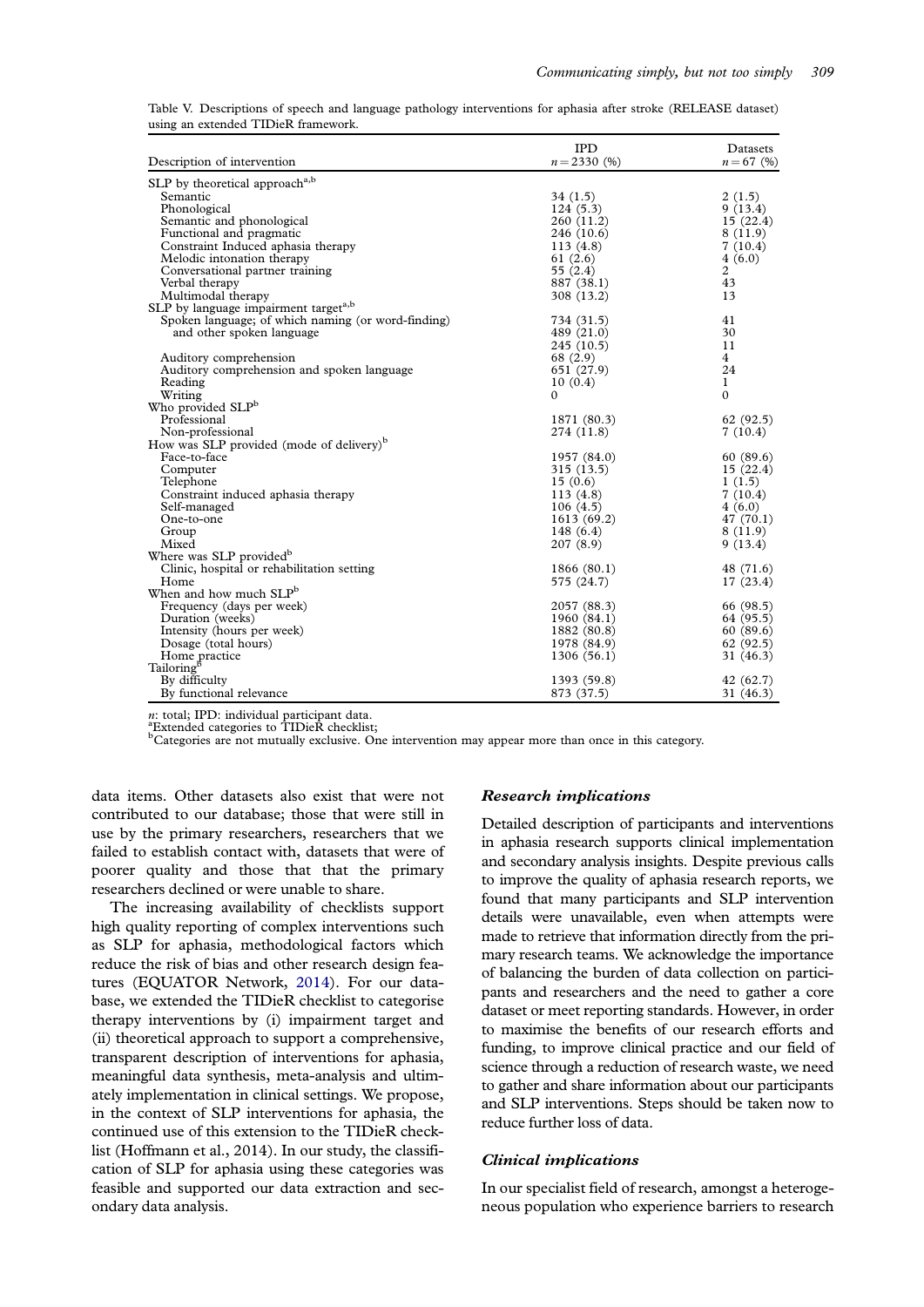participation and complex individually tailored interventions, it is vital that we maximise the use of any research data gathered. Reuse of existing datasets can support important secondary data analysis and novel exploration of new research questions while minimising research waste. Better participant description will inform therapists more clearly about the generalisability of the research findings to their clinical population and candidacy for new intervention approaches. Better reporting of interventions will provide therapists with sufficient information to ensure that effective interventions within the research context might be delivered as intended in the clinical setting thus achieving maximal gains for people with aphasia. Additional challenges are likely to remain in ensuring the implementation of effective therapy across "realworld" clinical settings, but these are beyond the scope of this particular manuscript.

We acknowledge that, in the context of a primary research study, some participant and intervention descriptors may be less centrally relevant to the interpretation of that study's findings. Other descriptors are only recently being recognised as potentially relevant factors in recovery (e.g. socioeconomic status). Multidisciplinary consensus is required on a core dataset for participant and intervention reporting in aphasia research which is consistently adopted in future aphasia research activities. We plan to take this forward within the Collaboration of Aphasia Trialists ([www.aphasiatrials.org](http://www.aphasiatrials.org)). Consistent, high quality reporting will enhance the transparency of research evidence, support clinical replication and inform clinical guidelines which will in turn, benefit people with aphasia, their families and the healthcare professionals that work with them.

#### **Conclusions**

Current descriptions of participants and SLP interventions for aphasia after stroke are incomplete, restricting the reach of research findings, transparency, implementation and secondary data analysis. Our proposed extension to TIDieR categories will support more transparent description of SLP interventions in research reports.

#### Disclaimer

This report presents independent research commissioned by the National Institute for Health Research (NIHR). The views and opinions expressed in this publication are those of the authors and do not necessarily reflect those of the NHS, the NIHR, MRC, CCF, NETSCC, the HS&DR programme, the Department of Health, the Tavistock Trust for Aphasia, the Chief Scientist Office or the Scottish Government Health and Social Care Directorates.

#### Author Contributions

MB: Conceived, designed and led the grant application and study, assessed the risk of bias, drafted and finalised the final report; MA1, AB, EG, KH, JH, SH, DH, TK, ACL, BMacW, RP, CP, SAT, EVB, LW: Co-applicants and contributors to the grant application; FB, MG, LMTJ, MLR, IvdM: Named collaborator on grant application; MB, KVB, LRW: Screened records, abstracts and full titles, extracted data, checked data extraction and risk of bias; KVB, LRW: Retrieved papers; MA2, FB, AB, CB1, CB2, SB, DAC, TBC, MdiP-B, PE, JF, FLG, MG, BG, EG, KH, JH, SH, PJ, EJ, LMTJ, MK, EYK, EMK, AP-HK, TK, ML, MALP, ACL, BL, APL, RRL, AL, BMacW, RSM, FM, IM, MM, RN, EN, N-JP, RP, IP, BFP, IPM, CP, TPJ, ER, MLR, CR, IR-F, MBR, CS, BS, JPS, SAT, MvdS-K, IvdM, EV-B, LW, HHW: Contributed IPD primary data; LJW: Led and conducted the statistical analysis; MA1: Contributed to the statistical analysis, SH: Co-ordinated and facilitated patient and public involvement in the study; NH: Advised on the statistical analyses. All authors were involved in interpretation of the results, reviewing and approving of the final report.

Conflict of interest: Marian Brady reports grants from Chief Scientist Office (CSO), Scottish Government Health and Social Care Directorates, grants from EU Cooperation in Science and Technology (COST) funded Collaboration of Aphasia Scientists (IS1208 www.aphasiatrials.org), and grants from The Tavistock Trust for Aphasia during the conduct of the study, and is a member of the Royal College of Speech and Language Therapists.

Audrey Bowen reports that data from her research is included within the analyses in the RELEASE report. Her post at the University of Manchester is partly funded by research grants and personal awards from NIHR and Stroke Association.

Caterina Breitenstein reports grants from the German Federal Ministry of Education and Research (BMBF) during the conduct of the study.

Erin Godecke reports Western Australian State Health Research Advisory Council (SHRAC) Research Translation Project Grants RSD-02720; 2008/2009 during the conduct of the study.

Neil Hawkins reports grants from National Institute for Health Research during the conduct of the study.

Katerina Hilari reports grants from The Stroke Association, grants from European Social Fund and Greek National Strategic Reference Framework, and grants from The Tavistock Trust for Aphasia outside the submitted work.

Petra Jaecks reports a PhD grant from Weidmüller Stiftung.

Brian MacWhinney reports grants from National Institutes of Health.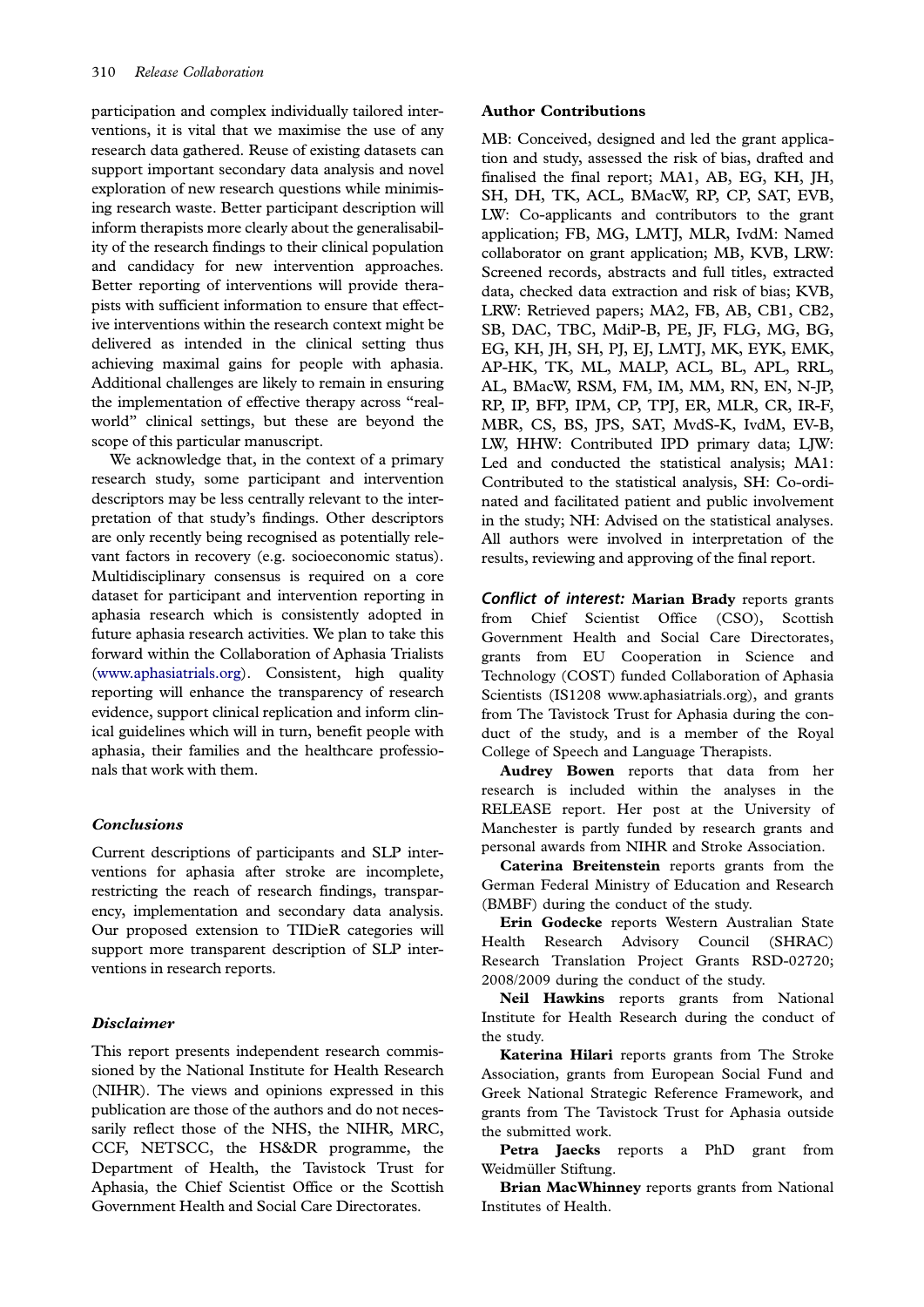<span id="page-11-0"></span>Rebecca Marshall reports grants from National Institute of Deafness and Other Communication Disorders, NIH, USA during the conduct of the study.

Rebecca Palmer reports grants from NIHR senior clinical academic lectureship, grants from NIHR HTA, and grants from Tavistock Trust for Aphasia outside the submitted work.

Ilias Papathanasiou reports funding from European Social Fund and Greek National Strategic Reference Framework.

Jerzy Szaflarski reports personal fees from SK Life Sciences, personal fees from LivaNova Inc, personal fees from Lundbeck, personal fees from NeuroPace Inc, personal fees from Upsher-Smith Laboratories, Inc, grants and personal fees from SAGE Pharmaceuticals, grants and personal fees from UCB Pharma, grants from Biogen, grants from Eisai Inc, and other from GW Pharmaceuticals, outside the submitted work.

Shirley Thomas reports research grants from NIHR and The Stroke Association outside the submitted work.

Ineke van der Meulen reports grants from Stichting Rotterdams Kinderrevalidatiefonds Adriaanstichting, other from Stichting Afasie Nederland, other from Stichting Coolsingel, and other from Bohn Stafleu van Loghum during the conduct of the study.

Linda Worrall reports a grant from the National Health and Medical Research Council of Australia.

All other authors have declared no competing interests

#### [Supplementary material](https://doi.org/10.1080/17549507.2020.1762000)

Supplemental data for this article can be accessed at <http://dx.doi.org/10.1080/17549507.2020.1762000>

#### Funding

This project was funded by the National Institute for Health Research (NIHR), Health Services and Delivery Research Programme (HS&DR–14/04/22) and the Tavistock Trust for Aphasia and will be published in full in the Health Services and Delivery Research Journal. Further information is available at https://www.journalslibrary.nihr.ac.uk/programmes/ hsdr/140422/#/. MCB and the NMAHP Research

Unit is funded by the Chief Scientist Office, Scottish Government Health and Social Care Directorates.

#### References

Altman, D.G., Schulz, K.F., Moher, D., Egger, M., Davidoff, F., Elbourne, D., … Lang, T, & the CONSORT GROUP [\(2001\)](#page-4-0). The revised CONSORT statement for reporting randomized trials: explanation and elaboration. Annals of Internal Medicine, 134, 663–694. doi[:10.7326/0003-4819-](https://doi.org/10.7326/0003-4819-134-8-200104170-00012) [134-8-200104170-00012](https://doi.org/10.7326/0003-4819-134-8-200104170-00012)

- Ball, A.L., de Riesthal, M., & Steele, R.D. [\(2018\)](#page-3-0). Exploring treatment fidelity in persons with aphasia autonomously practicing with computerized therapy materials. American Journal of Speech Language Pathology, 27, 454–463. doi[:10.1044/](https://doi.org/10.1044/2017_AJSLP-16-0204) [2017\\_AJSLP-16-0204](https://doi.org/10.1044/2017_AJSLP-16-0204)
- Bernhardt, J., Borschmann, K., Boyd, L., Thomas Carmichael, S., Corbett, D., Cramer, S.C., … Ward, N. [\(2016](#page-4-0)). Moving rehabilitation research forward: Developing consensus statements for rehabilitation and recovery research. International Journal of Stroke, 11, 454–458. doi[:10.1177/1747493016643851](https://doi.org/10.1177/1747493016643851)
- Boden-Albala, B., Carman, H., Southwick, L., Parikh, N.S., Roberts, E., Waddy, S., & Edwards, D. [\(2015\)](#page-4-0). Examining barriers and practices to recruitment and retention in stroke clinical trials. Stroke, 46, 2232–2237. doi[:10.1161/](https://doi.org/10.1161/STROKEAHA.114.008564) [STROKEAHA.114.008564](https://doi.org/10.1161/STROKEAHA.114.008564)
- Bonita, R., & Beaglehole, R. ([1988](#page-6-0)). Modification of Rankin Scale: Recovery of motor function after stroke. Stroke, 19, 1497–1500. doi:[10.1161/01.STR.19.12.1497](https://doi.org/10.1161/01.STR.19.12.1497)
- Brady, M.C., Ali, M., Fyndanis, C., Kambanaros, M., Grohmann, K.K., Laska, A.C., … Varlokosta, S. [\(2014](#page-4-0)). Time for a step change? Improving the efficiency, relevance, reliability, validity and transparency of aphasia rehabilitation research through core outcome measures, a common data set and improved reporting criteria. Aphasiology, 28, 1385–1392. doi:[10.1080/02687038.2014.930261](https://doi.org/10.1080/02687038.2014.930261)
- Brady, M.C., Ali, M., VandenBerg, K., Williams, L.J., Williams, L.R., Abo, M., … Wright, H.H. ([2020](#page-4-0)). RELEASE: a protocol for a systematic review based, individual participant data, meta- and network meta-analysis, of complex speech-language therapy interventions for stroke-related aphasia. Aphasiology, 34, 137–157. doi[:10.1080/02687038.2019.](https://doi.org/10.1080/02687038.2019.1643003) [1643003](https://doi.org/10.1080/02687038.2019.1643003)
- Brady, M.C., Clark, A.M., Dickson, S., Paton, G., & Barbour, R.S. ([2011](#page-3-0)). Dysarthria following stroke: the patient's perspective on management and rehabilitation. Clinical Rehabilitation, 25, 935–952. doi[:10.1177/0269215511405079](https://doi.org/10.1177/0269215511405079)
- Brady, M.C., Godwin, J., Kelly, H., Enderby, P., Elders, A., & Campbell, P. [\(2018\)](#page-4-0). Attention control comparisons with SLT for people with aphasia following stroke: methodological concerns raised following a systematic review. Clinical Rehabilitation, 32, 1383–1395. doi[:10.1177/0269215518780487](https://doi.org/10.1177/0269215518780487)
- Brady, M.C., Kelly, H., Godwin, J., Enderby, P., & Campbell, P. [\(2016](#page-3-0)). Speech and language therapy for aphasia following stroke. Cochrane Database of Systematic Reviews, (6). Art. No.: CD000425. doi:[10.1002/14651858.CD000425.pub4](https://doi.org/10.1002/14651858.CD000425.pub4)
- Brookshire, R.H. [\(1983](#page-2-0)). Subject description and generality of results in experiments with aphasic adults. Journal of Speech and Hearing Disorders, 48, 342–346. doi[:10.1044/jshd.4804.342](https://doi.org/10.1044/jshd.4804.342)
- Chalmers, I., & Glasziou, P. [\(2009](#page-4-0)). Avoidable waste in the production and reporting of research evidence. Obstetrics & Gynecology, 114, 1341–1345. doi[:10.1097/AOG.0b013e3181c3020d](https://doi.org/10.1097/AOG.0b013e3181c3020d)
- Douiri, A., Grace, J., Sarker, S.-J., Tilling, K., McKevitt, C., Wolfe, C.D.A., & Rudd, A.G. ([2017](#page-2-0)). Patient-specific prediction of functional recovery after stroke. International Journal of Stroke, 12, 539–548. doi[:10.1177/1747493017706241](https://doi.org/10.1177/1747493017706241)
- Downing, N.S., Shah, N.D., Neiman, J.H., Aminawung, J.A., Krumholz, H.M., & Ross, J.S. [\(2016\)](#page-4-0). Participation of the elderly, women, and minorities in pivotal trials supporting 2011-2013 U.S. Food and Drug Administration approvals. Trials, 17, 199. doi:[10.1186/s13063-016-1322-4](https://doi.org/10.1186/s13063-016-1322-4)
- EQUATOR Network. [\(2014](#page-9-0)). Retrieved from [www.equator-net](http://www.equator-network.org)[work.org](http://www.equator-network.org)
- Frost, R., Levati, S., McClurg, D., Brady, M., & Williams, B. [\(2017](#page-3-0)). What adherence measures should be used in trials of home-based rehabilitation interventions? A systematic review of the validity, reliability, and acceptability of measures. Archives of Physical Medicine and Rehabilitation, 98, 1241–1256. doi:[10.1016/j.apmr.2016.08.482](https://doi.org/10.1016/j.apmr.2016.08.482)
- Glasziou, P., Altman, D.G., Bossuyt, P., Boutron, I., Clarke, M., Julious, S., … Wager, E. [\(2014\)](#page-4-0). Reducing waste from